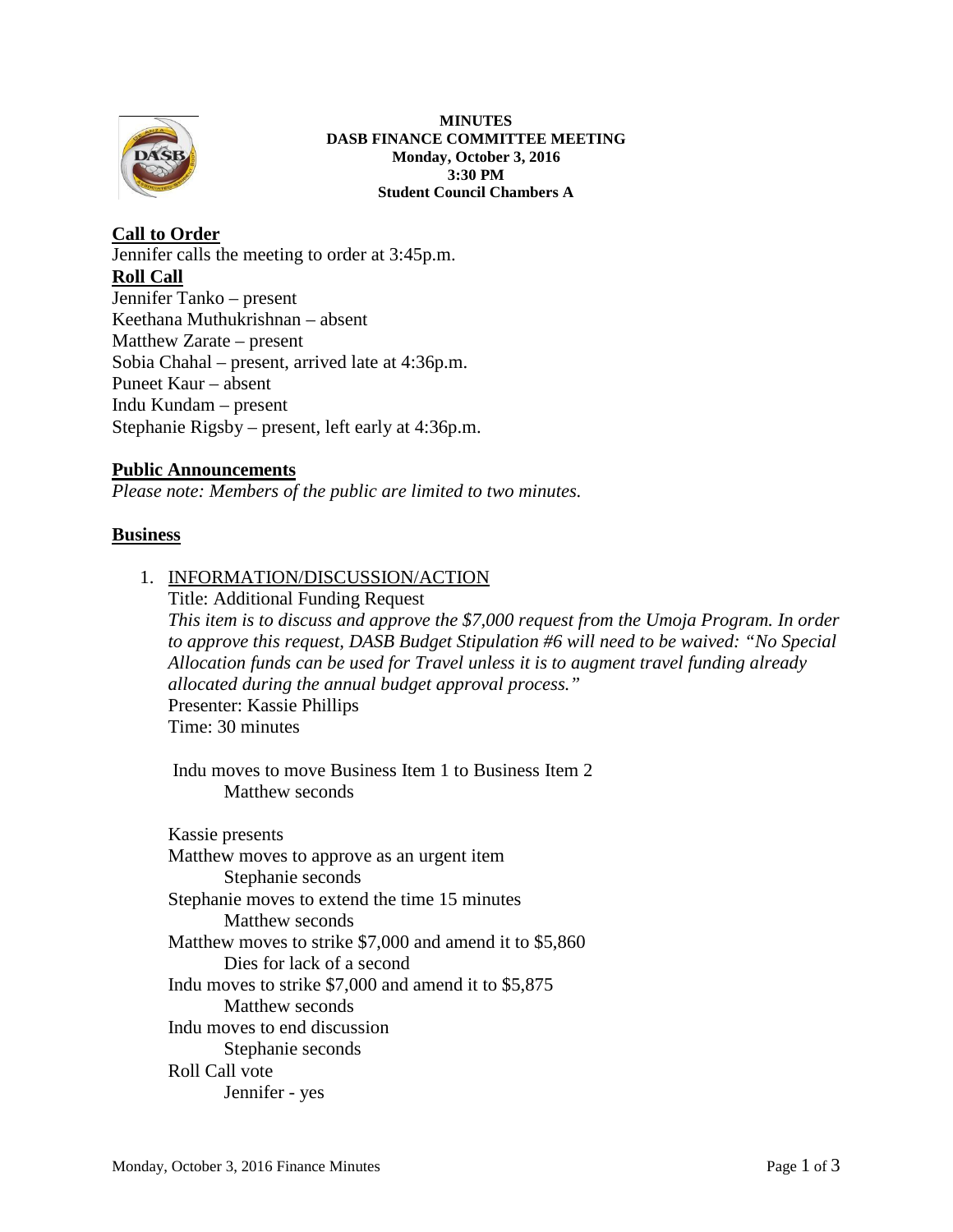Matthew - no Indu - yes Stephanie – yes

#### **Motion passes**

Matthew moves to waive DASB Budget Stipulation #6 for this allocation to the Umoja Program

Indu seconds Roll Call vote Jennifer - yes Matthew - yes Indu - yes Sobia - yes

# **Motion passes**

### 2. INFORMATION/DISCUSSION/ACTION

Title: Additional Funding Request *This item is to discuss and approve the \$1,000 request form the Men's and Women's Cross Country Team* Presenter: Nick Mattis Time: 30 minutes

Nick presents Matthew moves to approve the \$1,000 request form the Men's and Women's Cross Country Team Stephanie seconds Stephanie moves to end discussion Matthew seconds Roll Call vote Jennifer - yes Matthew - yes Indu - yes Stephanie - yes **Motion passes**

#### 3. INFORMATION/DISCUSSION

Title: FHDA Police Fees *This item is to discuss the FHDA Police fees for the De Anza Flee Market* Presenter: John Cognetta, Matthew Zarate Time: 30 minutes

Matthew moves to postpone to next meeting Sobia seconds